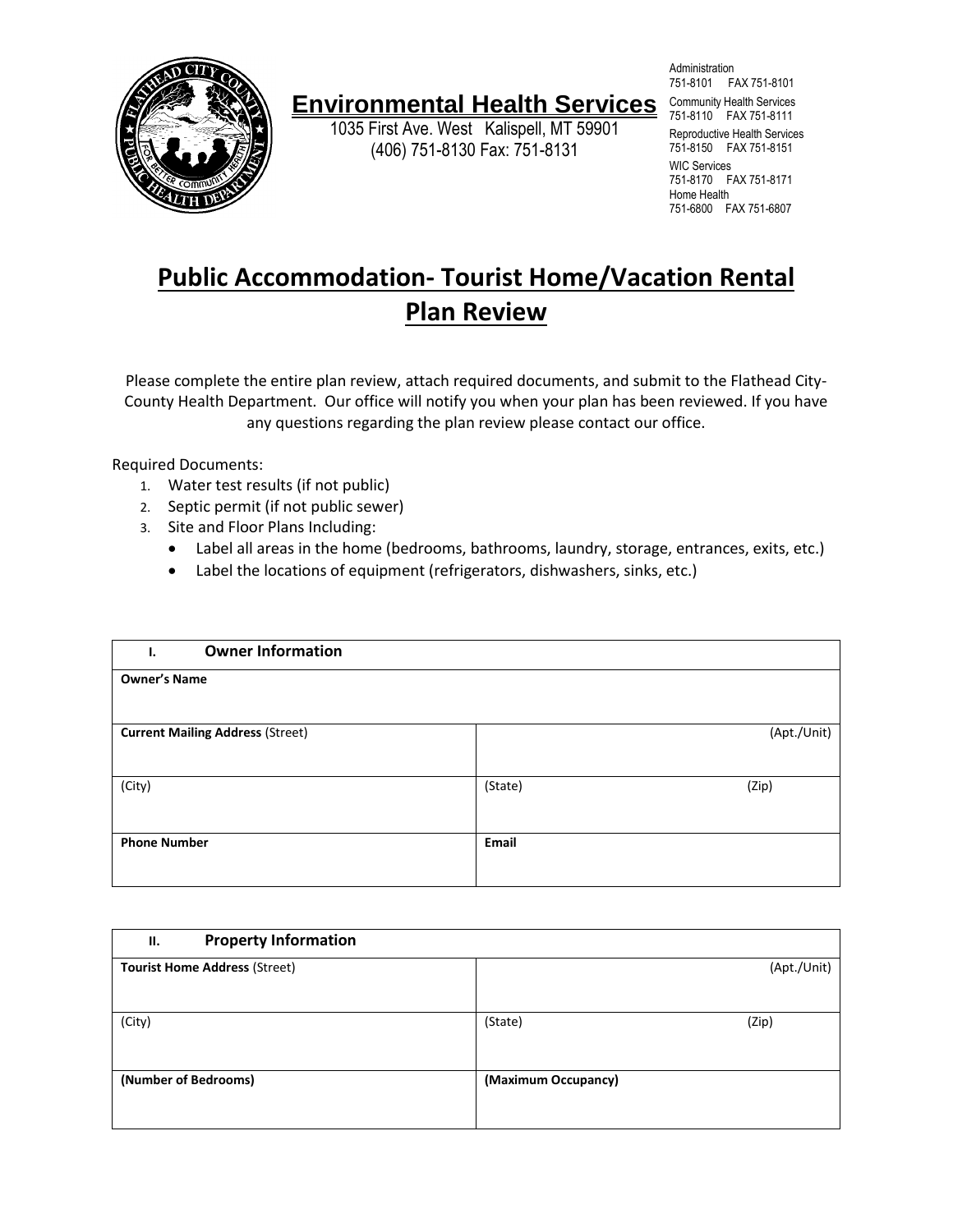| III.       | <b>Water Supply</b>                                                                                        |              |
|------------|------------------------------------------------------------------------------------------------------------|--------------|
| Office Use |                                                                                                            | <b>Check</b> |
| Only       |                                                                                                            | one          |
|            | <b>Public</b>                                                                                              |              |
|            | (City or Public Water Supply Name/#) _______                                                               |              |
|            | Private (well)<br>*Please attach water test results (required). Testing must include Coliform and Nitrate. |              |

| IV.        | Wastewater                                              |              |
|------------|---------------------------------------------------------|--------------|
| Office Use |                                                         | <b>Check</b> |
| Only       |                                                         | one          |
|            | <b>Public</b>                                           |              |
|            |                                                         |              |
|            | (City or Public Sewer)                                  |              |
|            | Private (septic system)                                 |              |
|            | *Please attach a copy of your septic permit (required). |              |
|            |                                                         |              |

| v.         | <b>Guest Log Requirement</b>                                                       |     |    |
|------------|------------------------------------------------------------------------------------|-----|----|
| Office Use |                                                                                    |     |    |
| Only       |                                                                                    | Yes | No |
|            | A guest log must be maintained and kept for 1 year with the following information: |     |    |
|            | Name, home address, and phone number of each guest.                                |     |    |
|            | Do you understand and intend to comply with this requirement?                      |     |    |

| VI.        | <b>Amenities Provided</b>                                                                 |     |    |
|------------|-------------------------------------------------------------------------------------------|-----|----|
| Office Use |                                                                                           |     |    |
| Only       |                                                                                           | Yes | No |
|            | Will food or beverage be provided to guests?                                              |     |    |
|            | *If yes, please explain what food items will be offered.                                  |     |    |
|            |                                                                                           |     |    |
|            | Will a pool or spa be provided for guest use?                                             |     |    |
|            | *If yes, the pool/spa must be emptied between guests. If the pool/spa will not be emptied |     |    |
|            | between guests a pool/spa plan review must be completed with Montana Department of Public |     |    |
|            | Health and Human Services. Contact Erik Leigh at 406-444-5306                             |     |    |

| VII.       | lce.                                                                             |     |    |
|------------|----------------------------------------------------------------------------------|-----|----|
| Office Use |                                                                                  |     |    |
| Only       |                                                                                  | Yes | No |
|            | Ice must be made from the establishment's approved water supply or obtained from |     |    |
|            | a licensed supplier. How will ice be made and served to guests?                  |     |    |
|            | *Please check one.                                                               |     |    |
|            | By a freezer's automatic dispenser                                               |     |    |
|            | Manually by ice trays                                                            |     |    |
|            | Bought by a commercial supplier                                                  |     |    |
|            | No ice will be made or served                                                    |     |    |
|            | Will ice be made, stored, handled, served and/or transported in a manner that    |     |    |
|            | prevents contamination? This includes sanitizing ice trays/bins and scoops.      |     |    |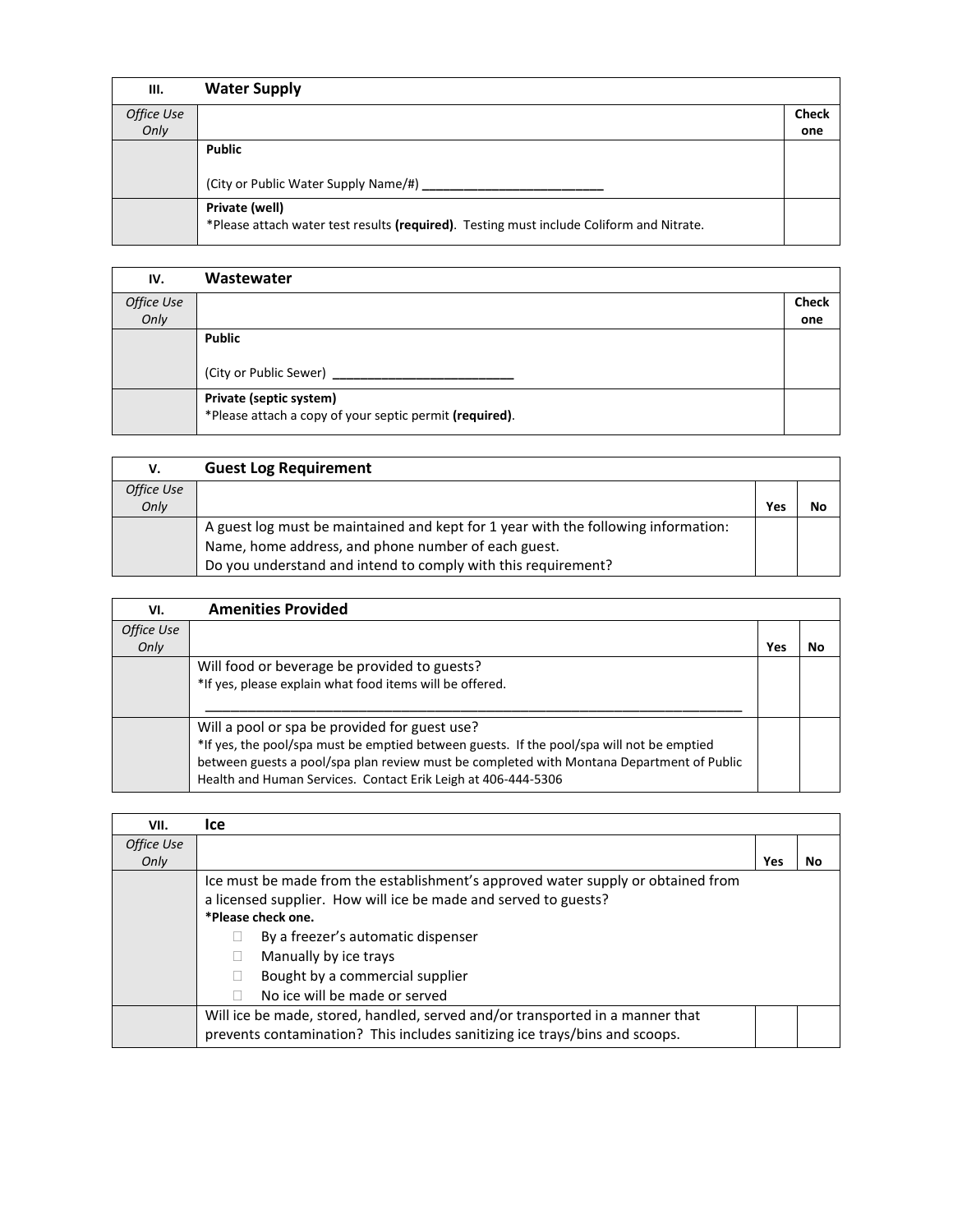| VIII.      | <b>Solid Waste</b>                                                                                                          |     |    |
|------------|-----------------------------------------------------------------------------------------------------------------------------|-----|----|
| Office Use |                                                                                                                             |     |    |
| Only       |                                                                                                                             | Yes | No |
|            | Will solid waste be collected, stored and disposed of in a manner that does not                                             |     |    |
|            | create a sanitary nuisance?                                                                                                 |     |    |
|            | Will all solid waste be stored in containers that are sufficiently covered, watertight,<br>rodent-proof, and tip-resistant? |     |    |
|            | Will solid waste be removed from the premises at least weekly to a licensed disposal<br>facility?                           |     |    |

| IX.                | <b>Physical Requirements</b>                                                           |     |     |
|--------------------|----------------------------------------------------------------------------------------|-----|-----|
| Office Use<br>Only |                                                                                        | Yes | No. |
|                    |                                                                                        |     |     |
|                    | Will all furnishings, fixtures, floors, walls, and ceilings be maintained clean and in |     |     |
|                    | good repair?                                                                           |     |     |
|                    | Is sufficient storage space provided for extra bedding and furnishings?                |     |     |
|                    | Are all rooms provided with adequate light?                                            |     |     |
|                    | Are rooms that are subject to large amounts of moisture, such as bathrooms and         |     |     |
|                    | laundry rooms, have smooth and non-absorbent floors and walls?                         |     |     |
|                    | Will floor and wall-mounted furnishings be easily moveable to allow for cleaning or    |     |     |
|                    | mounted in such a manner to allow for cleaning around and under such furnishings?      |     |     |
|                    | Will the establishment be maintained to minimize the presence of insects, rodents,     |     |     |
|                    | and other vermin? This may include screens on windows and/or doors.                    |     |     |
|                    | Do all plumbing drains have a trap such as a "P" trap designed to prevent sewer gas    |     |     |
|                    | entry into the establishment?                                                          |     |     |

| Х.                 | <b>Laundry Facilities</b>                                                                                                       |     |    |
|--------------------|---------------------------------------------------------------------------------------------------------------------------------|-----|----|
| Office Use<br>Only |                                                                                                                                 | Yes | Nο |
|                    | Will the establishment have a laundry room with a mechanical washer and hot air<br>dryer? If no, where will laundry be done?    |     |    |
|                    | Will all bedding, towels, and other laundered items be mechanically washed and hot<br>air dried?                                |     |    |
|                    | Will a hand washing sink, such as a bathroom, be conveniently located near the<br>laundry room?                                 |     |    |
|                    | Is there sufficient space for sorting, folding, and storing clean laundry to prevent<br>contamination from soiled laundry?      |     |    |
|                    | Will separately, labeled laundry baskets be used for transporting clean laundry and<br>soiled laundry to prevent contamination? |     |    |

| XI.                | <b>Bathrooms</b>                                                                                                 |     |    |
|--------------------|------------------------------------------------------------------------------------------------------------------|-----|----|
| Office Use<br>Only |                                                                                                                  | Yes | No |
|                    | Will hand washing sinks and bathing facilities be provided with water at a<br>temperature between 100F and 120F? |     |    |
|                    | Will bathing facilities be provided with anti-slip surfaces or mats?                                             |     |    |
|                    | Will adequate ventilation be provided to prevent excess moisture and odors?                                      |     |    |